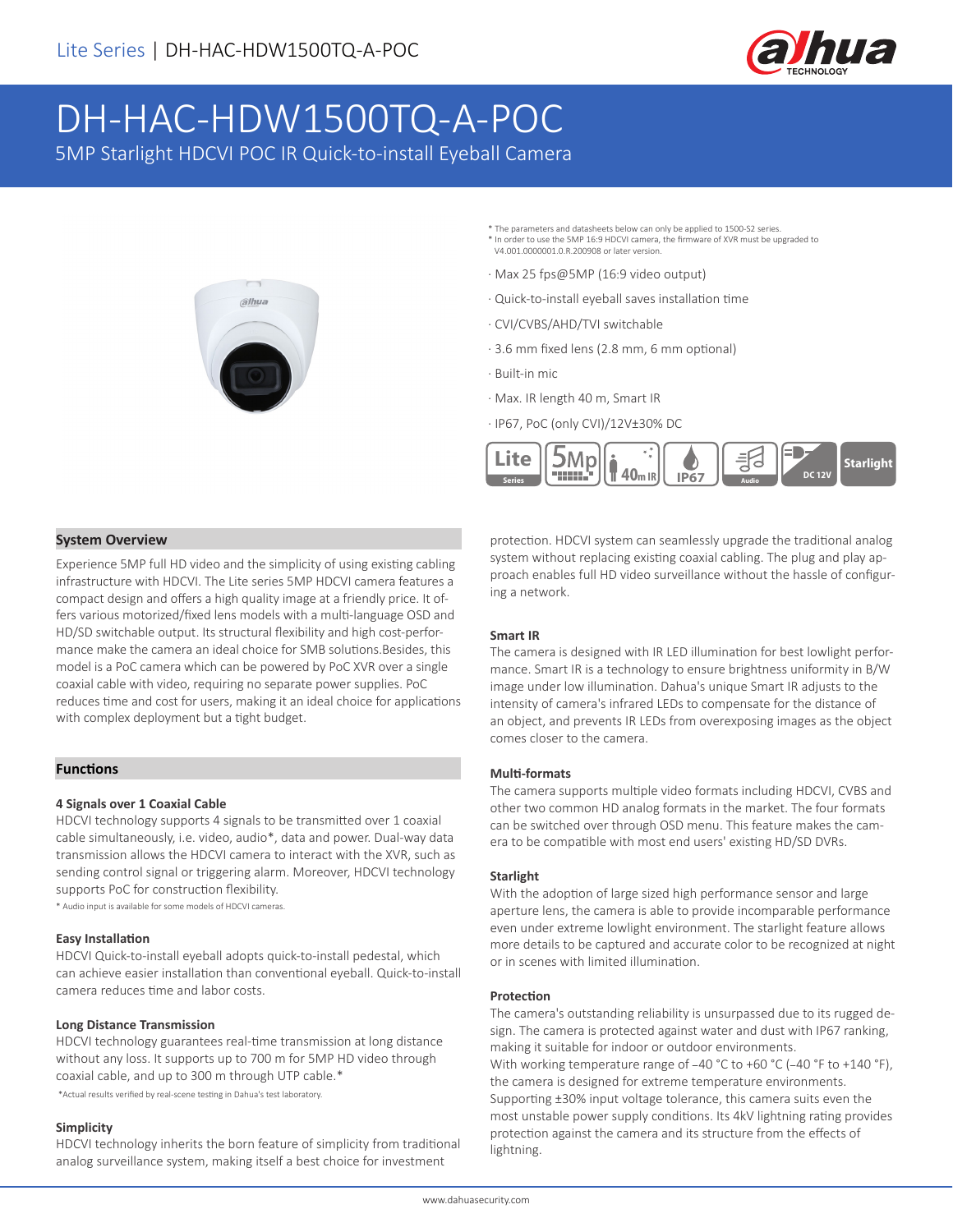## Lite Series | DH-HAC-HDW1500TQ-A-POC

| <b>Technical Specification</b>  |          |                                                                                                                                                                                                                                                                                                 |                              |                               |                            |  |
|---------------------------------|----------|-------------------------------------------------------------------------------------------------------------------------------------------------------------------------------------------------------------------------------------------------------------------------------------------------|------------------------------|-------------------------------|----------------------------|--|
| Camera                          |          |                                                                                                                                                                                                                                                                                                 |                              |                               |                            |  |
| Image Sensor                    |          | 1/2.7 inch CMOS                                                                                                                                                                                                                                                                                 |                              |                               |                            |  |
| Max. Resolution                 |          | 2880 (H) × 1620 (V)                                                                                                                                                                                                                                                                             |                              |                               |                            |  |
| Pixel                           |          | 5MP                                                                                                                                                                                                                                                                                             |                              |                               |                            |  |
| <b>Scanning System</b>          |          | Progressive                                                                                                                                                                                                                                                                                     |                              |                               |                            |  |
| <b>Electronic Shutter Speed</b> |          | PAL: 1/25 s-1/100,000 s<br>NTSC: 1/30 s-1/100,000 s                                                                                                                                                                                                                                             |                              |                               |                            |  |
| S/N Ratio                       |          | >65 dB                                                                                                                                                                                                                                                                                          |                              |                               |                            |  |
| Min. Illumination               |          | 0.005 Lux/F1.6, 30IRE, 0 Lux IR on                                                                                                                                                                                                                                                              |                              |                               |                            |  |
| <b>Illumination Distance</b>    |          | 40 m (131.2 ft)                                                                                                                                                                                                                                                                                 |                              |                               |                            |  |
| Illuminator On/Off Control      |          | Auto; manual                                                                                                                                                                                                                                                                                    |                              |                               |                            |  |
| <b>Illuminator Number</b>       |          | 1                                                                                                                                                                                                                                                                                               |                              |                               |                            |  |
| Pan/Tilt/Rotation Range         |          | Pan: 0°-360°<br>Tilt: 0°-78°<br>Rotation: 0°-360°                                                                                                                                                                                                                                               |                              |                               |                            |  |
| Lens                            |          |                                                                                                                                                                                                                                                                                                 |                              |                               |                            |  |
| Lens Type                       |          | Fixed-focal                                                                                                                                                                                                                                                                                     |                              |                               |                            |  |
| Mount Type                      |          | M12                                                                                                                                                                                                                                                                                             |                              |                               |                            |  |
| Focal Length                    |          | 2.8 mm; 3.6 mm; 6 mm                                                                                                                                                                                                                                                                            |                              |                               |                            |  |
| Max. Aperture                   |          | F1.6                                                                                                                                                                                                                                                                                            |                              |                               |                            |  |
| Field of View                   |          | $2.8$ mm: $132^{\circ} \times 111^{\circ} \times 58^{\circ}$<br>(diagonal x horizontal x vertical)<br>3.6 mm: $109^\circ \times 92^\circ \times 48^\circ$<br>(diagonal × horizontal × vertical)<br>6 mm: $65^{\circ} \times 57^{\circ} \times 30^{\circ}$<br>(diagonal × horizontal × vertical) |                              |                               |                            |  |
| Iris Type                       |          | Fixed iris                                                                                                                                                                                                                                                                                      |                              |                               |                            |  |
| Close Focus Distance            |          | 2.8 mm: 0.9 m (3.0 ft)<br>3.6 mm: 1.6 m (5.2 ft)<br>6 mm: 3.1 m (10.2 ft)                                                                                                                                                                                                                       |                              |                               |                            |  |
| <b>DORI</b><br>Distance         | Lens     | Detect                                                                                                                                                                                                                                                                                          | Observe                      | Recognize                     | Identify                   |  |
|                                 | $2.8$ mm | 63.6 m<br>(208.7 ft)                                                                                                                                                                                                                                                                            | 25.4 m<br>(83.3 ft)          | 12.7 m<br>$(41.7 \text{ ft})$ | 6.4 m<br>(21.0ft)          |  |
|                                 | 3.6 mm   | 80 m<br>(262.5 ft)                                                                                                                                                                                                                                                                              | 32 m<br>$(105.0 \text{ ft})$ | 16 m<br>(52.5 ft)             | 8 m<br>$(26.2 \text{ ft})$ |  |
|                                 | 6 mm     | 120 m<br>(393.7 ft)                                                                                                                                                                                                                                                                             | 48 m<br>(157.5 ft)           | 24m<br>(78.7 ft)              | 12m<br>(39.4 ft)           |  |

| <b>BLC</b>                   | BLC/HLC/DWDR                                                                                                                                                                                                                                              |  |  |  |  |
|------------------------------|-----------------------------------------------------------------------------------------------------------------------------------------------------------------------------------------------------------------------------------------------------------|--|--|--|--|
| <b>WDR</b>                   | <b>DWDR</b>                                                                                                                                                                                                                                               |  |  |  |  |
| <b>White Balance</b>         | Auto; manual                                                                                                                                                                                                                                              |  |  |  |  |
| <b>Gain Control</b>          | Auto; manual                                                                                                                                                                                                                                              |  |  |  |  |
| <b>Noise Reduction</b>       | 2D <sub>NR</sub>                                                                                                                                                                                                                                          |  |  |  |  |
| Smart IR                     | Yes                                                                                                                                                                                                                                                       |  |  |  |  |
| Mirror                       | Off/On                                                                                                                                                                                                                                                    |  |  |  |  |
| <b>Privacy Masking</b>       | Off/On (8 areas, rectangle)                                                                                                                                                                                                                               |  |  |  |  |
| Certifications               |                                                                                                                                                                                                                                                           |  |  |  |  |
| Certifications               | CE (EN55032:2015, EN 61000-3-2:2014, EN<br>61000-3-3:2013, EN55024:2010+A1:2015, EN<br>55035:2017, EN50130-4:2011+A1:2014, EN 62368-<br>1:2014+A11:2017)<br>FCC (CFR 47 FCC Part 15 subpartB, ANSI C63.4-2014)<br>UL (UL60950-1+CAN/CSA C22.2 No.60950-1) |  |  |  |  |
| Port                         |                                                                                                                                                                                                                                                           |  |  |  |  |
| Audio Interface              | One channel built-in mic                                                                                                                                                                                                                                  |  |  |  |  |
| Video Output                 | Video output choices of CVI/TVI/AHD/CVBS by one<br><b>BNC</b> port                                                                                                                                                                                        |  |  |  |  |
| Power                        |                                                                                                                                                                                                                                                           |  |  |  |  |
| Power Supply                 | PoC (only CVI)/12V±30% DC                                                                                                                                                                                                                                 |  |  |  |  |
| Power Consumption            | Max 3.5W (12V DC, IR on); PoC (AF)                                                                                                                                                                                                                        |  |  |  |  |
| Environment                  |                                                                                                                                                                                                                                                           |  |  |  |  |
| <b>Operating Temperature</b> | -40°C to +60°C (-40°F to 140°F); < 95% (non-<br>condensation)                                                                                                                                                                                             |  |  |  |  |
| <b>Storage Temperature</b>   | -40°C to +60°C (-40°F to 140°F); < 95% (non-<br>condensation)                                                                                                                                                                                             |  |  |  |  |
| <b>Protection Grade</b>      | <b>IP67</b>                                                                                                                                                                                                                                               |  |  |  |  |
| Structure                    |                                                                                                                                                                                                                                                           |  |  |  |  |
| Casing                       | Metal inner core+plastic cover+plastic pedestal                                                                                                                                                                                                           |  |  |  |  |
| <b>Camera Dimensions</b>     | $\phi$ 109.9 mm × 100.9 mm ( $\phi$ 4.33" × 3.97")                                                                                                                                                                                                        |  |  |  |  |
| Net Weight                   | 0.32 kg (0.71 lb)                                                                                                                                                                                                                                         |  |  |  |  |
| <b>Gross Weight</b>          | 0.49 kg (1.08 lb)                                                                                                                                                                                                                                         |  |  |  |  |

Video

| Frame Rate | CVI:<br>PAL: 5M@25 fps; 4M@25 fps; 1080P@25 fps;<br>NTSC: 5M@25 fps; 4M@30 fps; 1080P@30 fps<br>AHD:<br>PAL: $4M@25$ fps;<br>NTSC: 4M@30 fps<br>TVI:<br>PAL: $4M@25$ fps;<br>NTSC: 4M@30 fps<br>CVBS:<br>PAL: 960H;<br><b>NTSC: 960H</b> |
|------------|------------------------------------------------------------------------------------------------------------------------------------------------------------------------------------------------------------------------------------------|
| Resolution | 5M (2880 × 1620); 4M (2560 × 1440); 1080P (1920 ×<br>1080); 960 H (960 × 576/960 × 480)                                                                                                                                                  |
| Day/Night  | Auto switch by ICR                                                                                                                                                                                                                       |